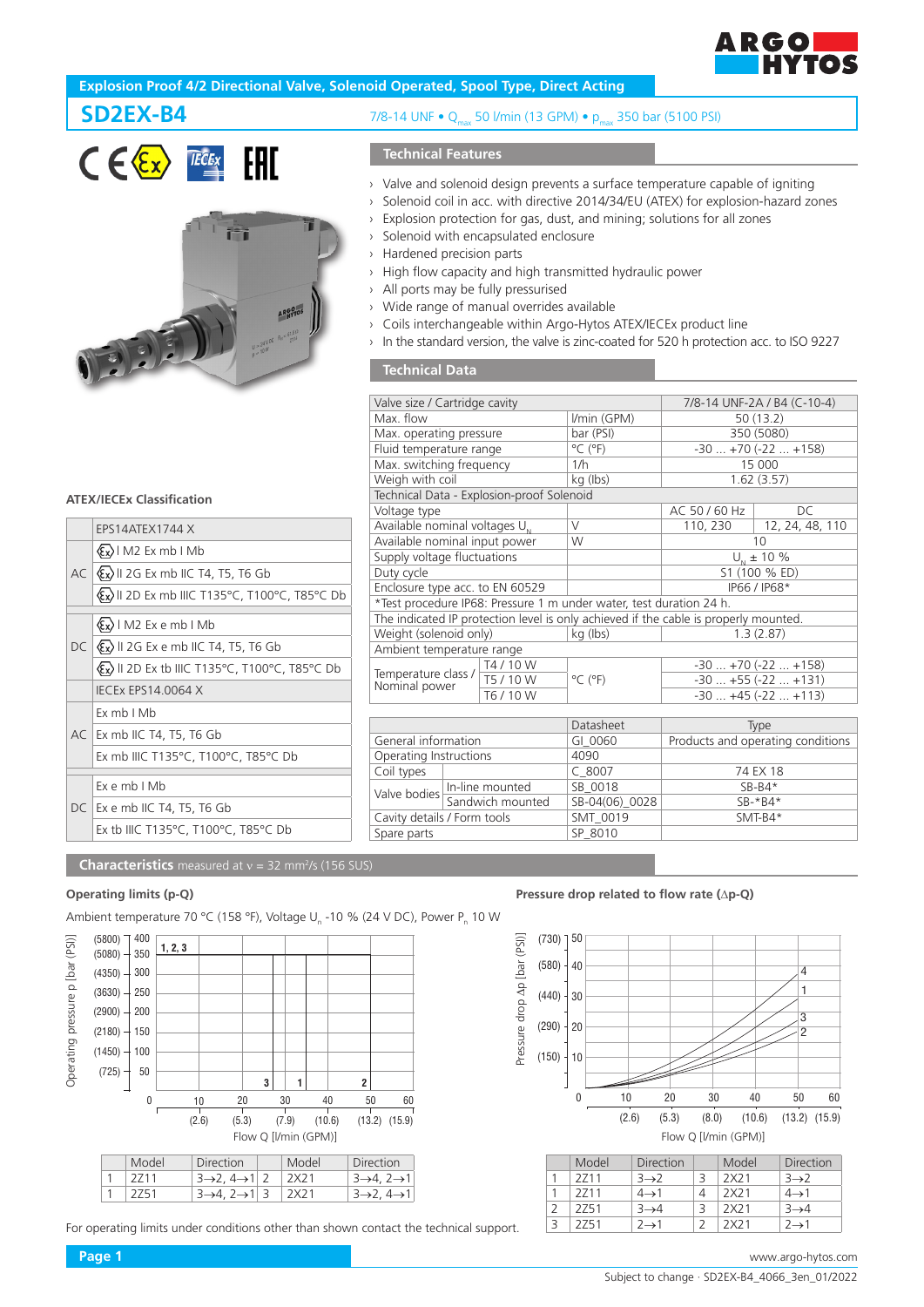



**Manual Override** in millimeters (inches)



In case of solenoid malfunction or power failure, the spool of the valve can be shifted by manual override. For alternative manual overrides contact our technical support.

#### **Ordering Code**



**23050**

www.argo-hytos.com **Page 2**

230 V AC / 0.052 A

models are available. Contact our technical support for their

identification, feasibility and operating limits.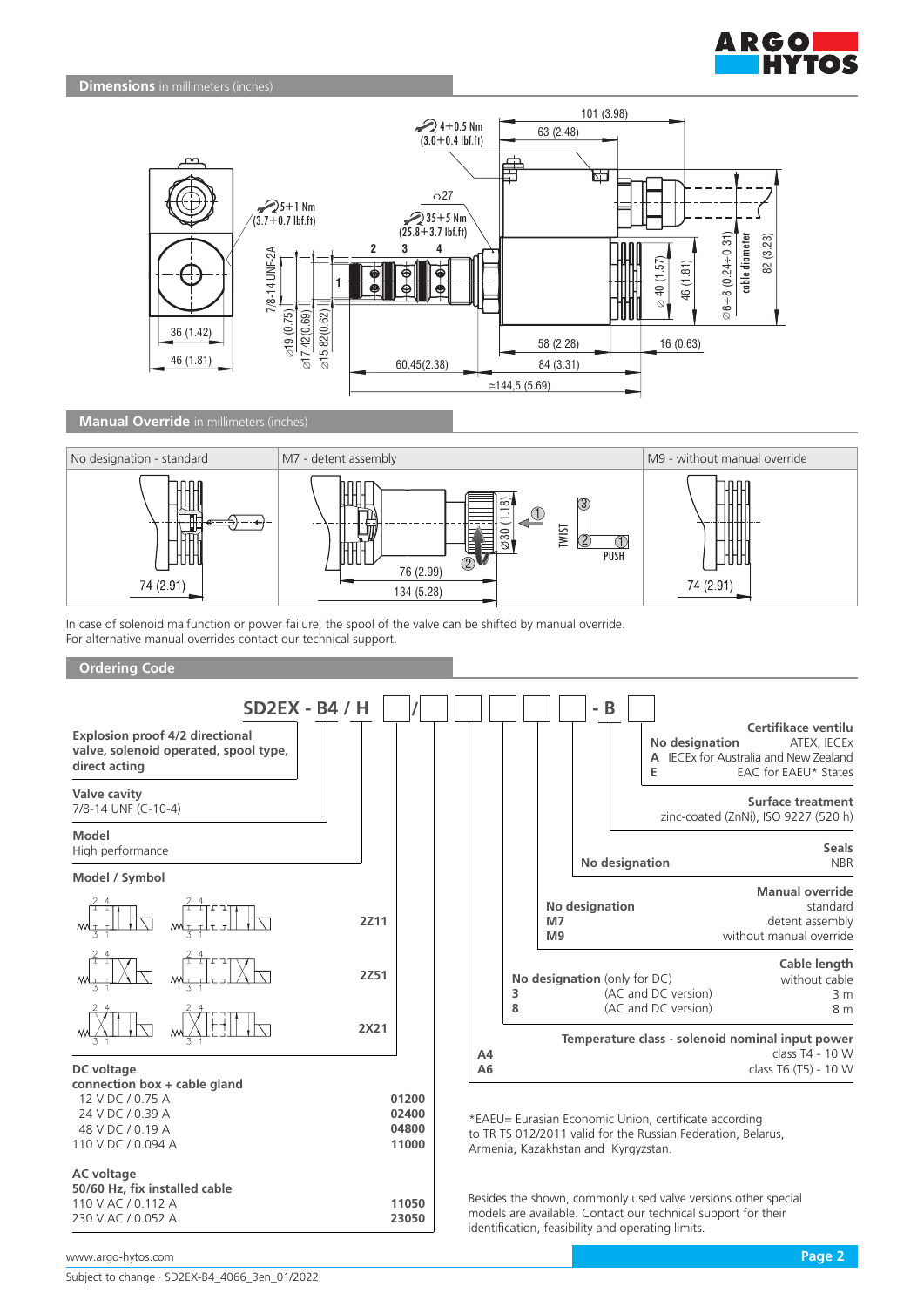

### **Marking of solenoid**



#### **Marking of non-electrical part of valve**

## **ATEX / IECEx EAC**



### **Group I (Mining)**

| ☜<br>L<br>M <sub>2</sub><br>Ex e mb<br>Mb | ATEX mark of conformity to the 2014/34/EU directive and to the applicable technical norms<br>Group I for mines<br>High protection - equipment category<br>Type of protection: e - increased safety, mb - encapsulated<br>Gas group (methane)<br>Equipment protection level - high level protection for explosive atmosphere |
|-------------------------------------------|-----------------------------------------------------------------------------------------------------------------------------------------------------------------------------------------------------------------------------------------------------------------------------------------------------------------------------|
| Group II                                  |                                                                                                                                                                                                                                                                                                                             |
| $\langle \epsilon_{\mathsf{x}} \rangle$   | ATEX mark of conformity to the 2014/34/EU directive and to the applicable technical norms                                                                                                                                                                                                                                   |
| II 2G                                     | Solenoid for surface plants with gas and vapors environment for zones 1 and 2                                                                                                                                                                                                                                               |
| II 2D                                     | Solenoid for surface plants with dust environment for zones 21 and 22                                                                                                                                                                                                                                                       |
| Ex e mb                                   | Type of protection: e - increased safety, mb - encapsulated                                                                                                                                                                                                                                                                 |
| Ex tb                                     | Type of protection: tb - protection by enclosure                                                                                                                                                                                                                                                                            |
| IIC.                                      | Equipment suitable for substances (gas) of all group                                                                                                                                                                                                                                                                        |
| IIIC                                      | Equipment suitable for all kinds of dust                                                                                                                                                                                                                                                                                    |
| T6/T4                                     | Temperature class (maximum solenoid surface temperature)                                                                                                                                                                                                                                                                    |
| T85/T135                                  | Maximum solenoid surface temperature                                                                                                                                                                                                                                                                                        |
| Gb                                        | Equipment protection level - high level protection for explosive gas atmosphere                                                                                                                                                                                                                                             |
| Db                                        | Equipment protection level - high level protection for explosive dust atmosphere                                                                                                                                                                                                                                            |